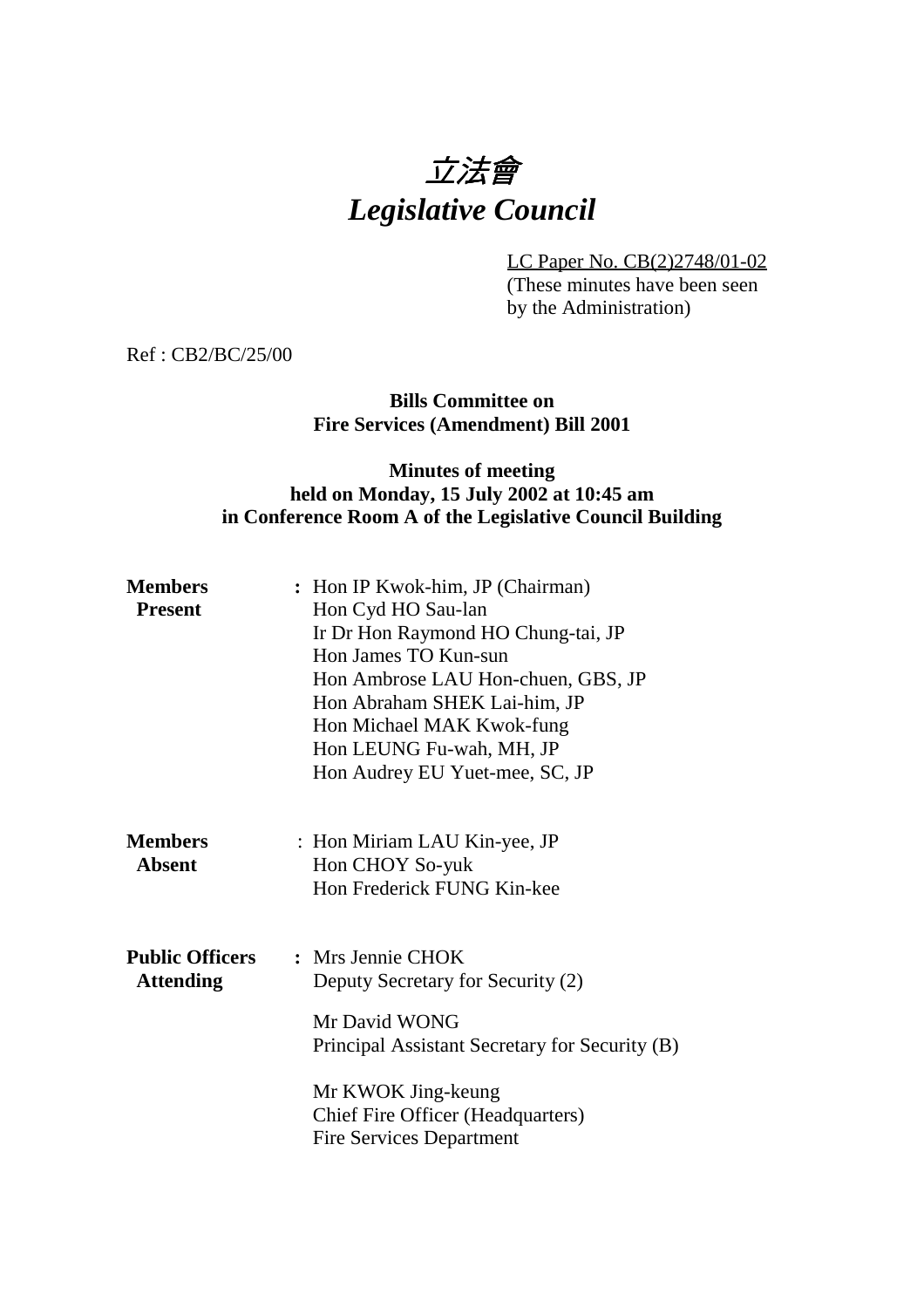|                                      | Mr TAM Chi-chung, Simon<br>Acting Chief Fire Officer (Licensing and Certification)<br><b>Fire Services Department</b> |
|--------------------------------------|-----------------------------------------------------------------------------------------------------------------------|
|                                      | Mr K P LAI, Allen<br><b>Senior Government Counsel</b><br>Department of Justice                                        |
|                                      | Mr Damian CHAN<br><b>Assistant Secretary for Security (B2)</b>                                                        |
| Clerk in<br><b>Attendance</b>        | : Miss Flora TAI<br>Chief Assistant Secretary (2)2                                                                    |
| <b>Staff</b> in<br><b>Attendance</b> | : Miss Connie FUNG<br><b>Assistant Legal Adviser 3</b>                                                                |
|                                      | Mr Stanley MA<br>Senior Assistant Secretary (2)6                                                                      |

#### Action

## **I. Election of Chairman**

Mr IP Kwok-him was elected Chairman of the Bills Committee.

#### **II. Meeting with the Administration**

2. The Bills Committee deliberated (Index of proceedings attached at **Annex**)

3. The Bills Committee requested the Administration to respond in writing to the following so as to facilitate future discussions -

#### An overview relating to fire hazard abatement

(a) the rationale for the existing provisions which would be amended by the Bill and the justifications (including operational experience) for amending each of these provisions;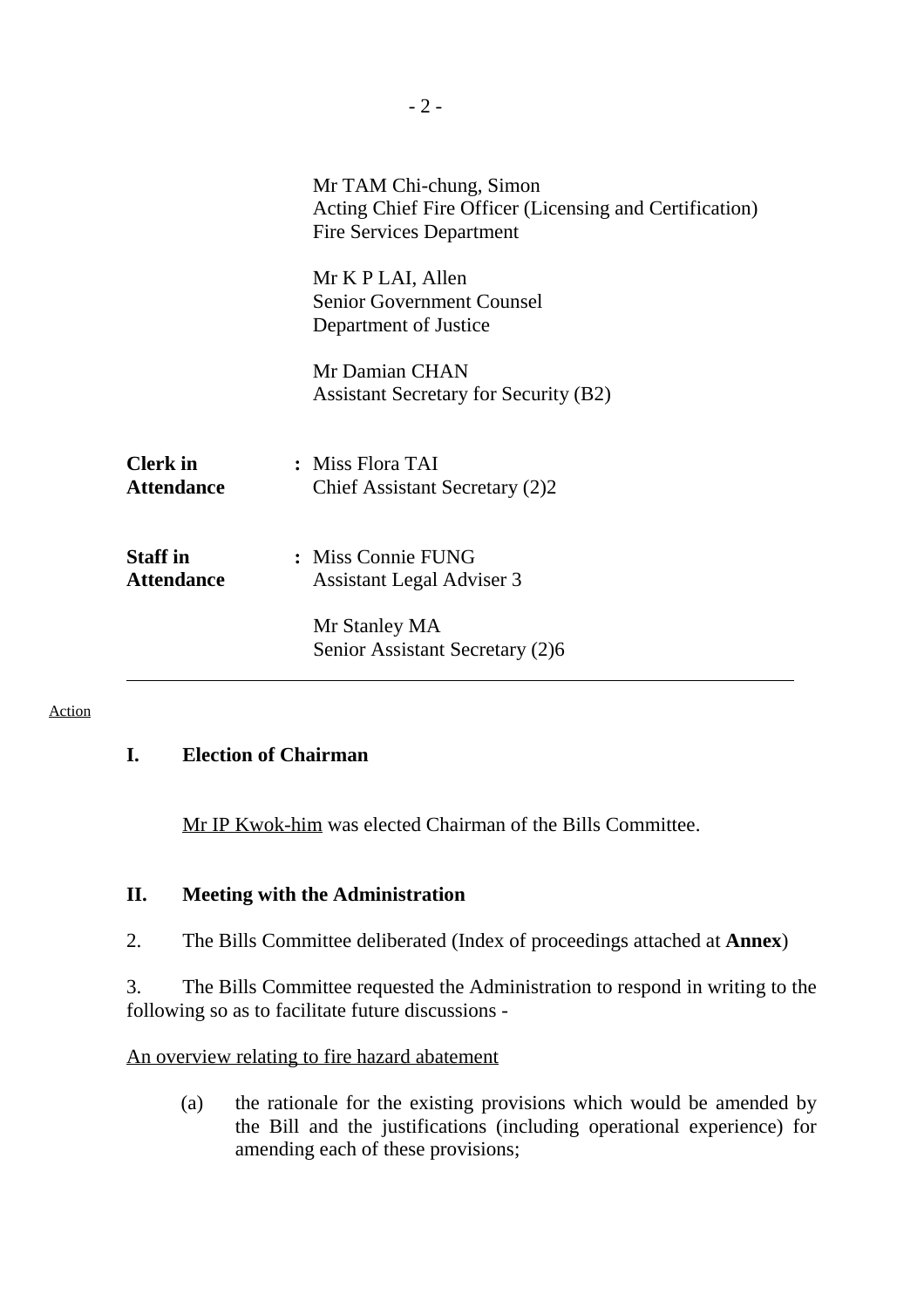- (b) whether direct prosecution against offences as proposed in the Bill would be initiated on the basis of individual circumstances, and if yes, the criteria for initiating such direct prosecution;
- (c) a comparison between the existing powers of the Director of Fire Services under the Fire Services Ordinance and the powers which would be given to the Director of Fire Services under the various proposed provisions in the Bill;
- (d) whether an appeal mechanism would be available;
- (e) the persons to be held liable for criminal offence under various proposed provisions in the Bill and the rationale for holding these persons liable;

Improper stowage or conveyance of motor vehicles (including motorcycles) and motor vehicles' spare parts containing residual fuel in an enclosed freight container or goods compartment

- (f) operation of the proposed provisions against improper stowage or conveyance of motor vehicles and motor vehicles' spare parts containing residual fuel in an enclosed freight container or goods compartment, including the detailed procedures for inspection, enforcement and direct prosecution as well as the legal responsibilities of the parties involved, i.e., whether the driver and/or the owner of the vehicle and/or owner of the vehicles/vehicles' spare parts would be prosecuted;
- (g) the measures which would be taken to prevent such improper stowage or conveyance;
- (h) the quantity of residual fuel to be found in motor vehicles or motor vehicles' spare parts in the freight container in such improper stowage or conveyance which would constitute an offence in the Bill;

#### Power of Director of Fire Services

(i) a review on the scope of authorities and powers of the Director in the operation of proposed new section 9 within the context of fire hazard abatement, and the scope of "any person" under the provision, i.e. the power to serve a notice on or recover the expenses incurred from any person under the proposed new sections 9 (a) and 9 (b) respectively ;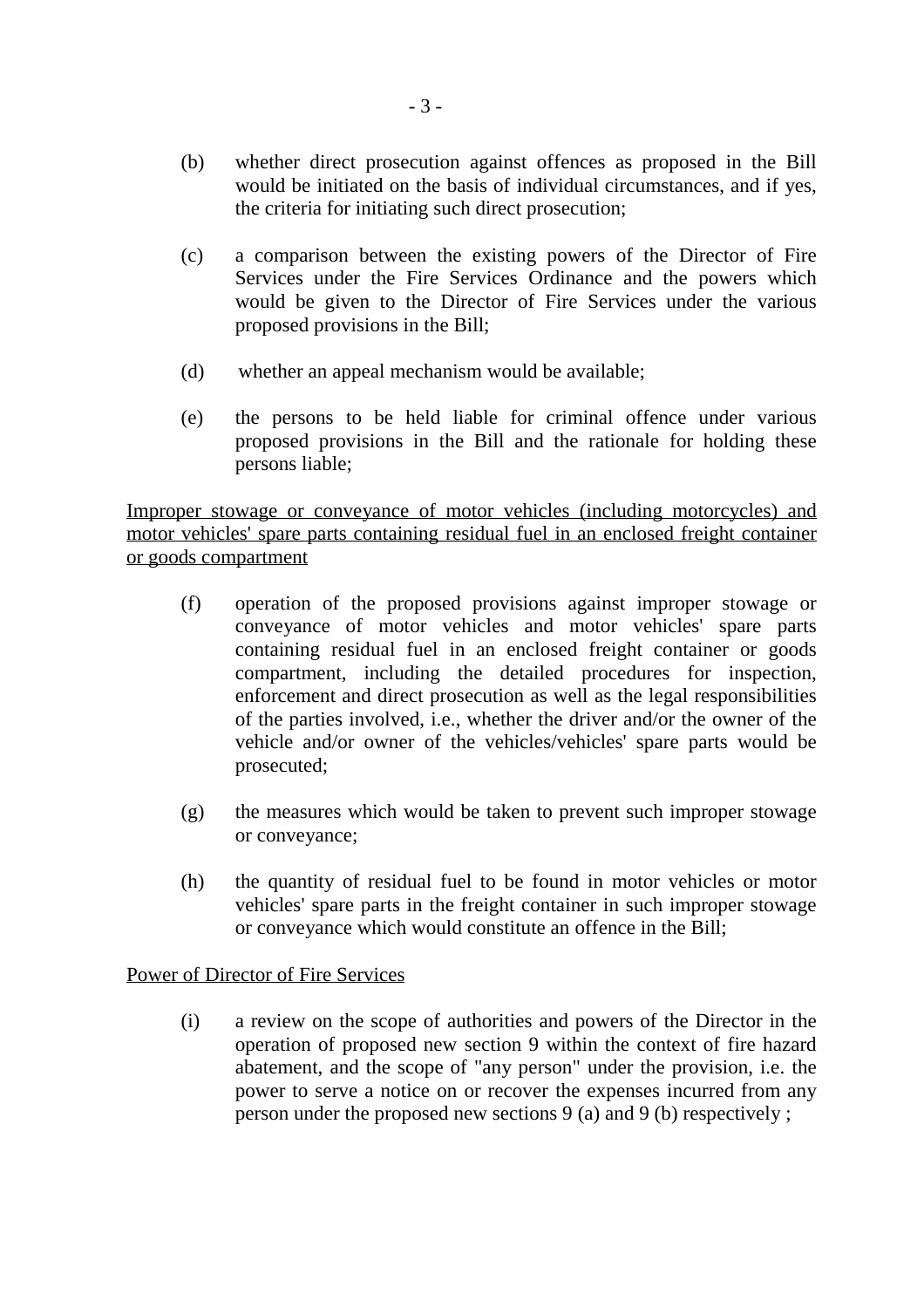# Coverage of insurance against fire

(j) whether the Consumer Council would be consulted on the adequacy of consumer protection as a result of extending the scope of the protection under the proposed section 21 to cover any damage done by the Fire Services Department on the occasion of a fire or an incident that might pose an immediate danger of fire;

## Power to make regulations

(k) the effectiveness of the proposed new section  $25(1)(hk)$  as presently worded and proof of the *mens rea* of "a person who lets, or agrees to let, whether as principal or agent of another person, any premises with the knowledge that an offence under this Ordinance is to be committed in or on the premises";

#### Fire service installation works

(l) whether provisions requiring certification of fire safety improvement works by registered professional engineers (building services) would be included in the Bill or the Regulations to be made;

# Liquefied petroleum gas filling station

(m) whether refuelling stations specified in the Bill included liquefied petroleum gas filling stations;

#### Fire hazard abatement

- (n) statistics in respect of the issue of fire hazard abatement notices and subsequent prosecutions, statistics on incidents of fire reported after the issue of fire hazard abatement notices and the deterrent effects of the penalties imposed;
- (o) justifications for the proposed increase in the level of fines; and

#### Overseas experience

(p) overseas legislation on storage of dangerous goods in domestic premises.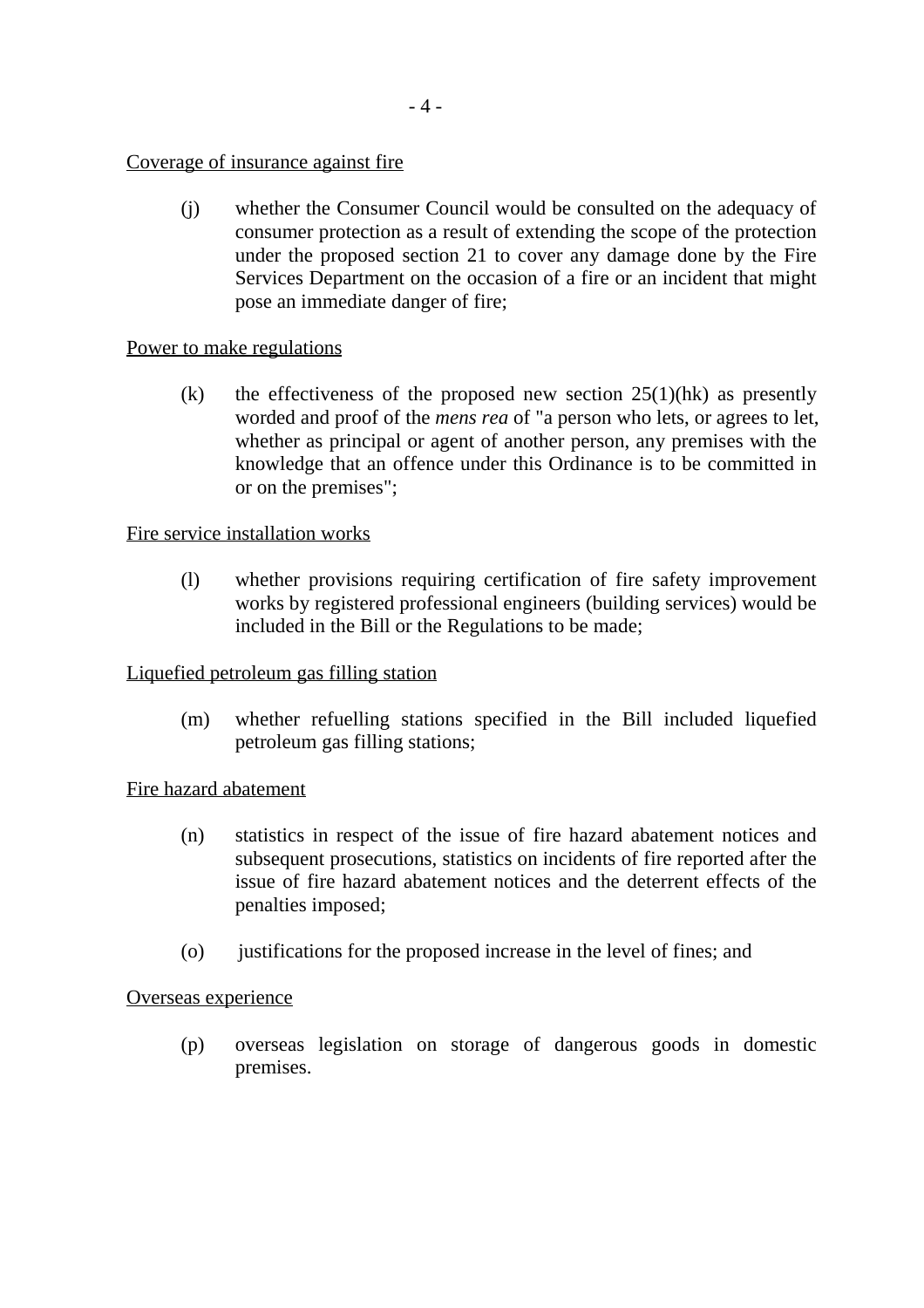# **III. Any other business**

Date of next meeting

4. Members agreed to hold the next meeting on Thursday, 10 October 2002 at 8:30 am to discuss the Administration's response to the issues raised by members at the meeting.

(*Post-meeting note*: The next meeting has been re-scheduled for Tuesday, 15 October 2002 at 10:45 am)

# Consultation on the Bill

5. Members agreed that the Bills Committee would receive views from organisations concerned on the Bill at a future meeting.

6. There being no other business, the meeting ended at 11:30 am.

Council Business Division 2 Legislative Council Secretariat 5 September 2002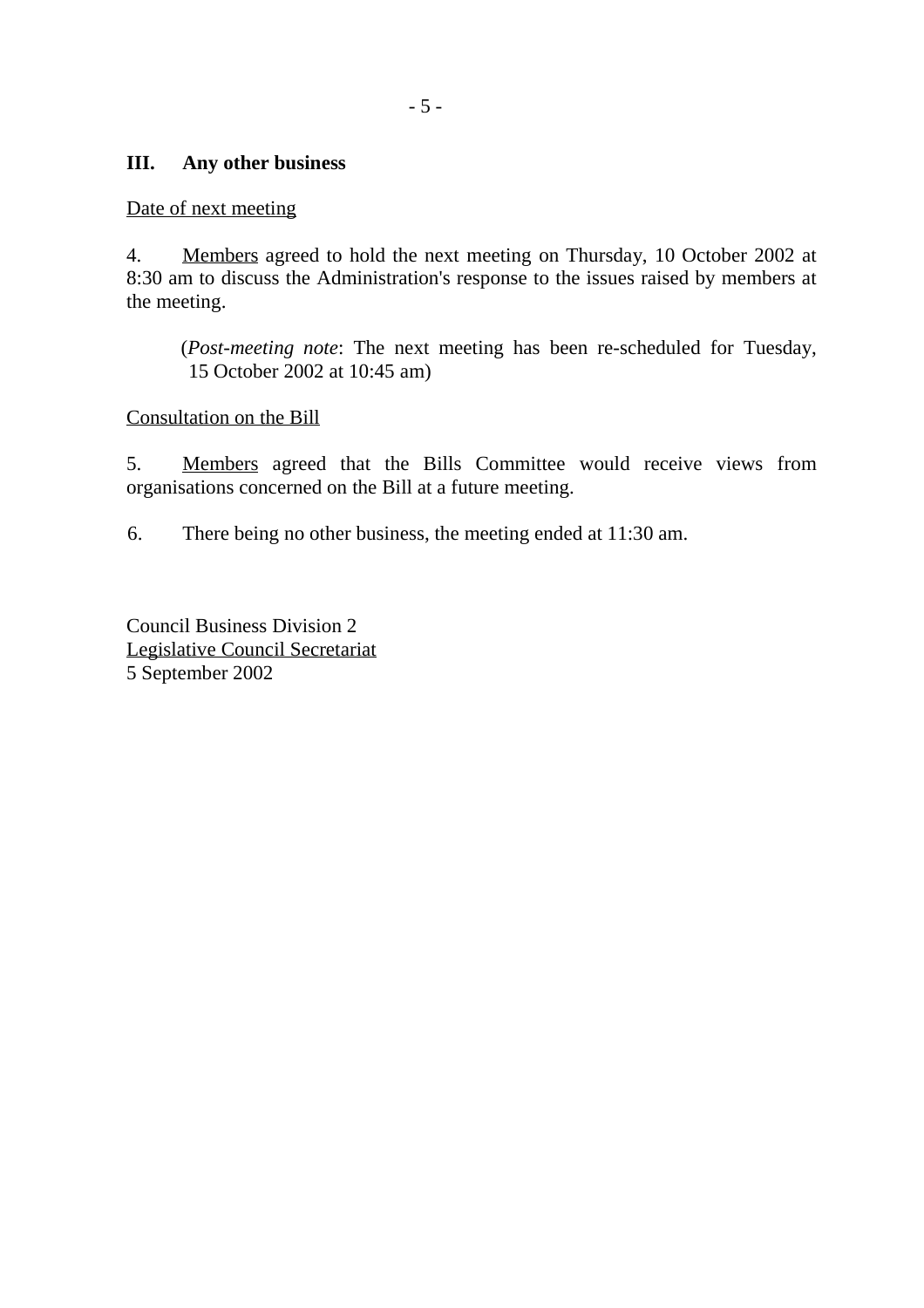# **Bills Committee on Fire Services (Amendment) Bill 2001 Meeting on Monday, 15 July 2002 at 10:45 am. in Conference Room A of the Legislative Council Building**

| <b>Time</b>          | <b>Speaker</b>  | Subject(s)                                                                                                                                                                                                                            | <b>Action</b><br>required                                 |
|----------------------|-----------------|---------------------------------------------------------------------------------------------------------------------------------------------------------------------------------------------------------------------------------------|-----------------------------------------------------------|
| $000000 -$<br>000119 | Mr Michael MAK  | Election of Chairman                                                                                                                                                                                                                  |                                                           |
| $000119 -$<br>000427 | Chairman        | Welcoming remarks                                                                                                                                                                                                                     |                                                           |
| $000427 -$<br>001903 | Administration  | Briefing on the proposals of the<br>Bill                                                                                                                                                                                              |                                                           |
| $001903 -$<br>002041 | Chairman        | Invite views from members on the<br>Bill                                                                                                                                                                                              |                                                           |
| $002041 -$<br>002152 | Mr LEUNG Fu-wah | Enforcement against improper<br>loading or conveyance of motor<br>vehicles (including motorcycles)<br>and motor vehicles' spare parts in<br>freight containers as a fire hazard.                                                      | see para<br>3(f), 3(g)<br>and $3(h)$<br>of the<br>minutes |
| $002152 -$<br>002201 | Chairman        | Invite views from members                                                                                                                                                                                                             |                                                           |
| $002201 -$<br>002438 | Ms Audrey EU    | Public consultation on the effects<br>of the Bill on those who would be<br>affected by the Bill, such as the<br>power of the Director of Fire<br>Services to serve a prescribed<br>notice under proposed new section<br>$9(a)$ , etc. | see para<br>$3(i)$ of<br>the<br>minutes                   |
| $002438 -$<br>002444 | Chairman        | ditto                                                                                                                                                                                                                                 |                                                           |
| $002444 -$<br>002546 | Administration  | ditto                                                                                                                                                                                                                                 |                                                           |
| $002546 -$<br>002624 | Chairman        | ditto                                                                                                                                                                                                                                 |                                                           |
| $002624 -$<br>002640 | Ms Audrey EU    | ditto                                                                                                                                                                                                                                 |                                                           |
| $002640 -$<br>002650 | Chairman        | ditto                                                                                                                                                                                                                                 |                                                           |

**Annex**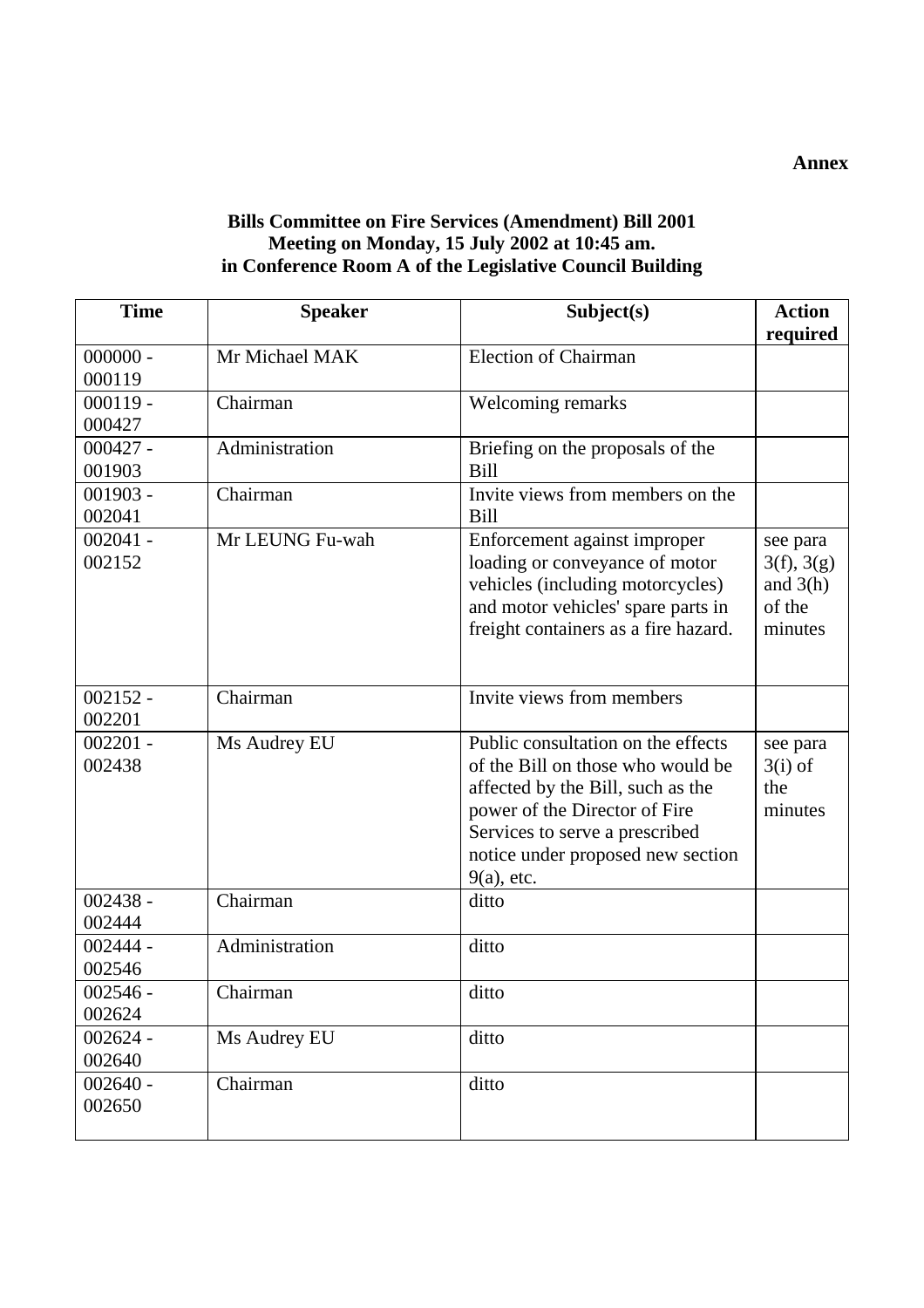| $002650 -$ | Mr James TO      | Background and justifications for         |                        |
|------------|------------------|-------------------------------------------|------------------------|
| 003149     |                  | the proposals in the Bill and             | see para<br>3(a), 3(b) |
|            |                  | enforcement of proposed new               | and $3(k)$             |
|            |                  |                                           | of the                 |
|            |                  | section $25(1)(hk)$ .                     | minutes                |
|            |                  |                                           | of the                 |
|            |                  |                                           |                        |
|            |                  |                                           | meeting                |
| $003149 -$ | Ms Cyd HO        | Additional authority given to the         | see para               |
| 003405     |                  | Director of Fire Services in              | $3(c)$ ,               |
|            |                  | enforcement of the proposals of the       | 3(d), 3(e)             |
|            |                  | Bill, justifications for the proposed     | and $3(j)$             |
|            |                  | offences and direct prosecutions,         | of the                 |
|            |                  | and the availability of an appeal         | minutes                |
|            |                  | mechanism, and the views of the           |                        |
|            |                  | Consumer Council in relation to           |                        |
|            |                  | the proposed expansion of the             |                        |
|            |                  | scope of the protection under             |                        |
|            |                  | proposed new section 21.                  |                        |
| $003405 -$ | Ir Dr Raymond HO | Certification of fire services            | see para               |
| 003454     |                  | installation works, and whether           | $3(1)$ and             |
|            |                  | liquefied petroleum gas filling           | $3(m)$ of              |
|            |                  | stations were included under the          | the                    |
|            |                  | <b>Bill</b>                               | minutes                |
| 003454 -   | Mr Michael MAK   | Statistics on the issue of fire hazard    | see para               |
| 003555     |                  | abatement notices and subsequent          | $3(n)$ and             |
|            |                  | prosecutions, incidents of fires          | $30$ of                |
|            |                  | reported after the issue of fire          | the                    |
|            |                  | hazard abatement notices and the          | minutes                |
|            |                  | deterrent effects of the penalties        |                        |
|            |                  | imposed.                                  |                        |
| $003555 -$ | Mr Ambrose LAU   | Scope of application and the              | see para               |
| 003729     |                  | powers of the Director of Fire            | $3(i)$ of              |
|            |                  | Services in respect of proposed           | the                    |
|            |                  | new sections $9(a)$ , $9(b)$ and $9(c)$ . | minutes                |
| $003729 -$ | Chairman         | Overseas legislation on                   | see para               |
| 003846     |                  | unauthorised storage of dangerous         | $3(p)$ and             |
|            |                  | goods in domestics premises and           | 5 of the               |
|            |                  | meeting with deputations at a             | minutes                |
|            |                  | future meeting.                           |                        |
| $003846 -$ | Ms Audrey EU     | ditto                                     |                        |
| 003918     |                  |                                           |                        |
| $003918 -$ | Chairman         | ditto                                     |                        |
| 003920     |                  |                                           |                        |
|            |                  |                                           |                        |